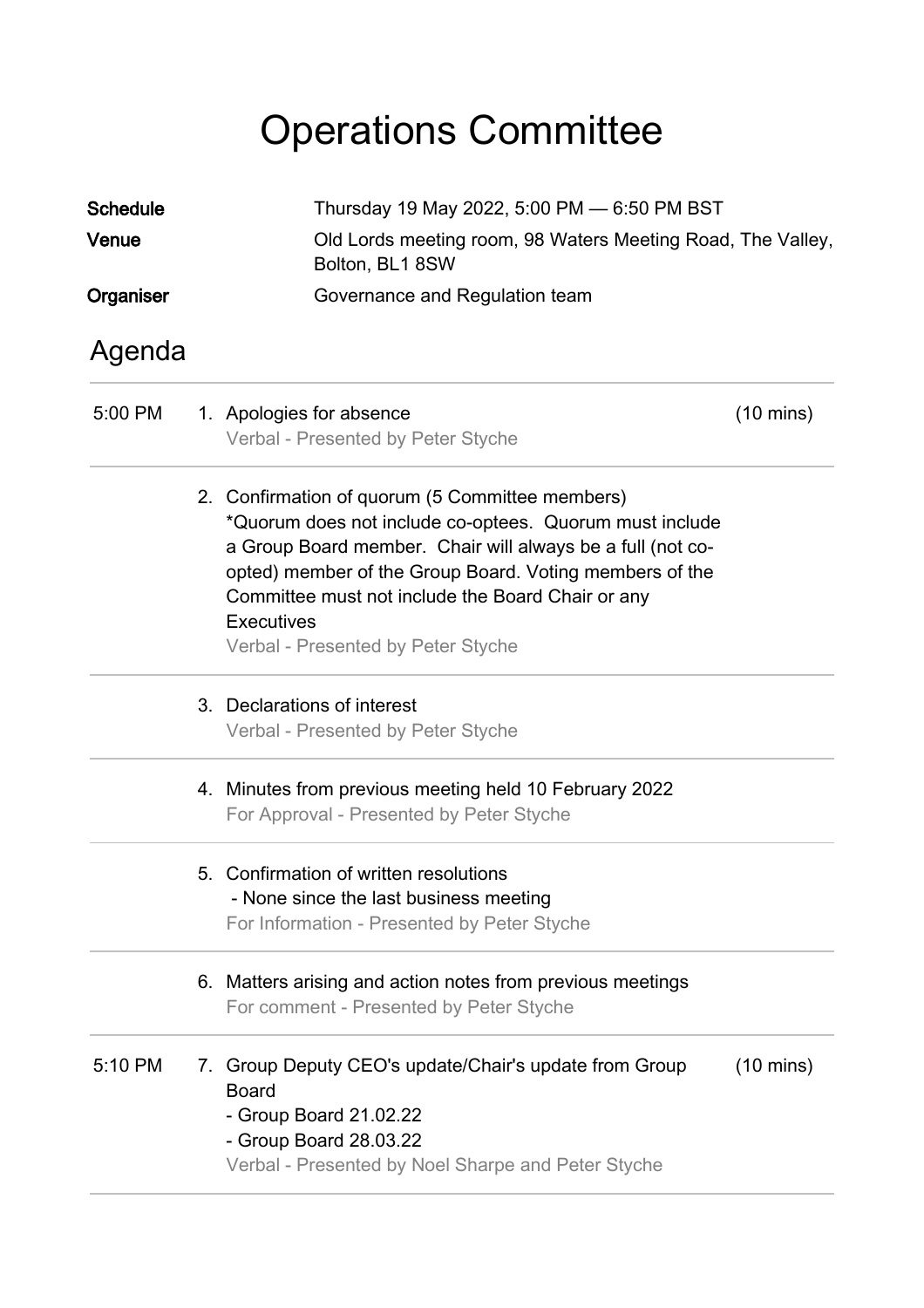| 5:20 PM | 8. Outcomes from Operations Committee recruitment<br>Verbal - Presented by Noel Sharpe                                                                                                                                 | $(5 \text{ mins})$  |
|---------|------------------------------------------------------------------------------------------------------------------------------------------------------------------------------------------------------------------------|---------------------|
| 5:25 PM | 9. Quarter 4 2021/22 Operations Committee performance<br>report<br>Presented by Caroline Fraser and Vicki Powell<br>For comment                                                                                        | $(20 \text{ mins})$ |
| 5:45 PM | 10. Scrutiny review findings - Damp & Condensation review<br><b>Presented by Caroline Fraser</b><br>Verbal                                                                                                             | $(15 \text{ mins})$ |
| 6:00 PM | 11. Money Advice policy (BH / Arcon)<br><b>Presented by Craig Tyldesley</b><br>For Approval                                                                                                                            | $(15 \text{ mins})$ |
| 6:15 PM | 12. Operations Committee annual report to Board<br>For Approval - Presented by Peter Styche                                                                                                                            | $(5 \text{ mins})$  |
| 6:20 PM | 13. BH Customer annual report<br>Verbal - Presented by Governance and Regulation team                                                                                                                                  | $(5 \text{ mins})$  |
| 6:25 PM | 14. Effectiveness of governance action plan<br>For comment - Presented by Governance and Regulation team                                                                                                               | $(5 \text{ mins})$  |
| 6:30 PM | 15. Forward planning timetable<br>For comment - Presented by Governance and Regulation team                                                                                                                            | $(5 \text{ mins})$  |
| 6:35 PM | 16. Any other business<br>Verbal - Presented by Peter Styche                                                                                                                                                           | $(15 \text{ mins})$ |
|         | 17. Any new risks identified and assurance provided to<br>members from agenda items to share with Group Board<br>Verbal - Presented by Peter Styche                                                                    |                     |
|         | 18. Reports for presenting to Group Board<br>- Operations Committee feedback report to Group Board<br>- Quarter 4, 2021/22 Operations Committee performance<br>report<br>- Operations Committee annual report to Board |                     |